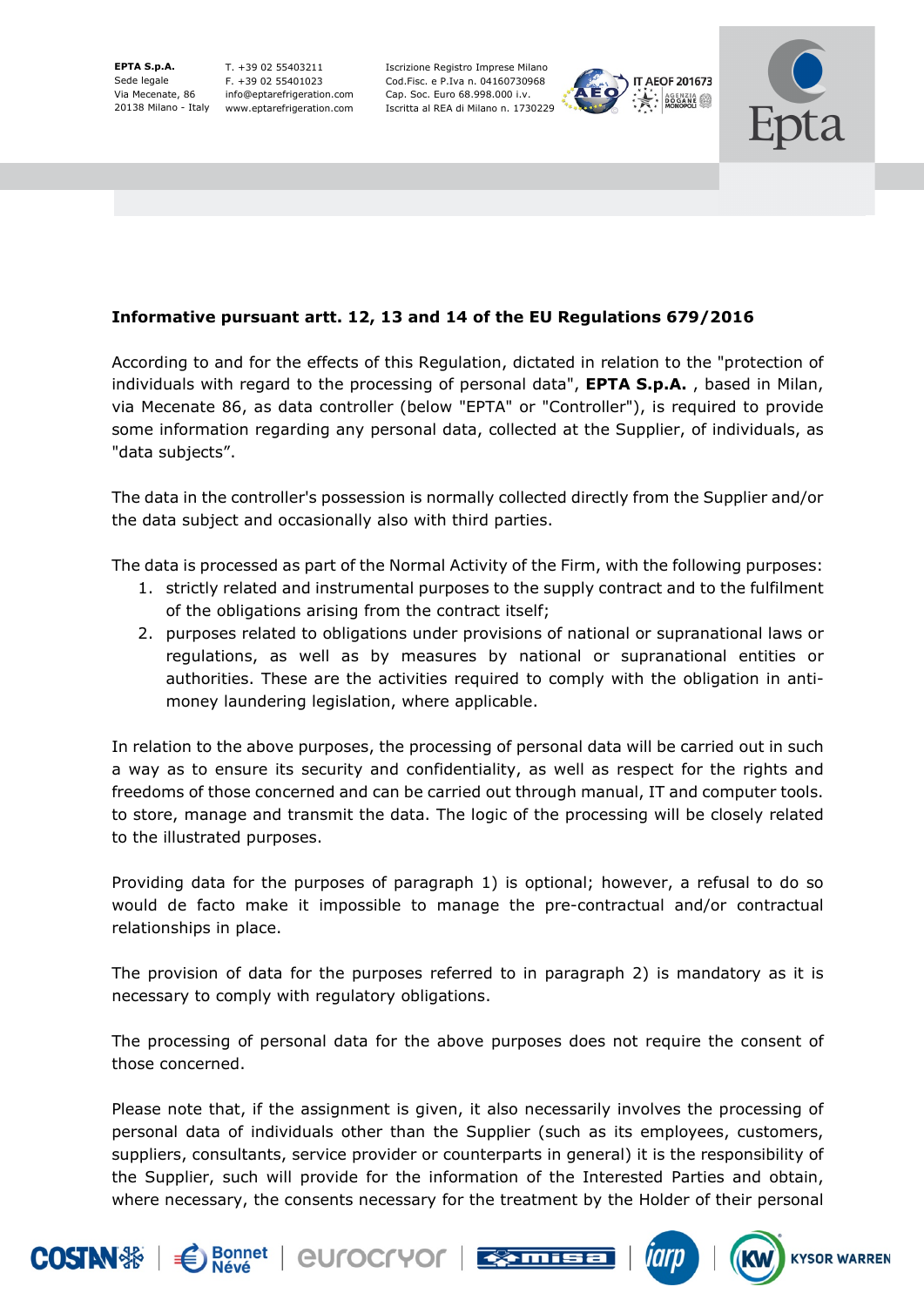

data, it is understood that the execution of the supply will assume presumption, under art. 2729 of the Civil Code, the Supplier's compliance with the related disclosure activity and the obtaining consent (if due) by the Interested Parties in favor of the controller.

The data of the Interested parties could be communicated to the following categories of third parties:

- authorities in the context of the fulfilment of specific legal obligations or because of legitimate measures;
- administrative, judicial and tax authorities, in cases and with statutory limitations;
- consultants and/or insurers of the Controller;
- service providers and / or consultants, also in non-EU third countries, solely for needs related to the management of the supply service, given that recourse to these subjects will take place only upon their commitment to comply with all the data security provisions required by the Regulation

The personal data collected by us and processed as indicated above may be communicated to the ones based or resident in the European Union, also subject to the Regulation.

The communication of the data to the categories of subjects mentioned above does not require the consent of the Interested parties.

The data of the subject will be known by the staff authorized by the Controller of the processing ex. art 29 of the Regulations.

## **Duration of processing and conservation of personal data**

The processing referred to in this policy will have the duration strictly necessary to the fulfillments imposed on the Holder by national and/or supranational laws, as well as by the laws of the countries in which the data will be transferred. As an example, personal data will be processed and stored for the duration of the contractual relationship and, subsequently, for 5 years in accordance with tax regualations and/or for 10 years as term of ordinary prescription.

## **Controller for Processing**

**Bonnet** 

The controller of the processing is EPTA S.p.A. based in Milan, via Mecenate 86.